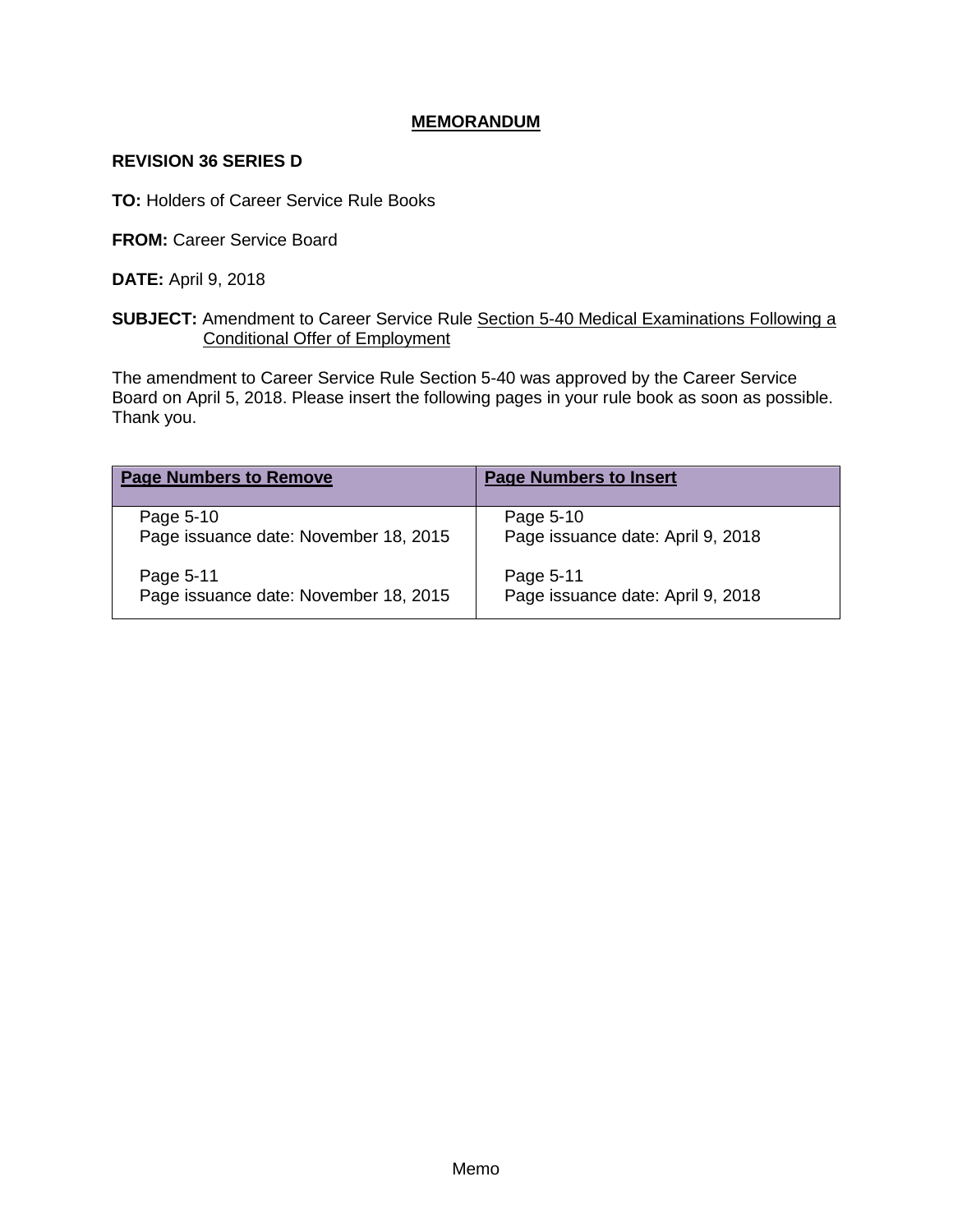## 5-36 Senior Command Staff Status

- A. Every employee in a position in a classification in the Deputy Sheriff pay schedule who is appointed to a position in the Deputy Sheriff Major or Deputy Sheriff Division Chief classifications after May 31, 2014 shall hold Senior Command Staff status for the duration of the appointment and shall not serve a probationary period. However, such employee shall retain career status attained in his or her former classification and be entitled to return to a position in that classification when the employee's Senior Command Staff status ends.
- B. An employee in Senior Command Staff status retains the rights, privileges, and benefits the employee had by virtue of his or her status prior to the appointment, except that the employee:
	- 1. May be returned to a position in his or her former classification at any time. Upon returning, the employee shall receive the same rate of pay he or she was receiving prior to his or her appointment to a position in the Deputy Sheriff Major or Deputy Sheriff Division Chief classifications (Senior Command Staff position), after taking into account the effect of any pay changes or classification changes to the employee's former position and classification that occurred during the period between the appointment and the return; and
	- 2. May not grieve or appeal his or her removal from a Senior Command Staff position.

Employees who were appointed to Senior Command Staff positions prior to June 1, 2014 shall retain career status attained in that position and shall not be considered to have Senior Command Staff status.

Section 5-40 Medical Examinations Following a Conditional Offer of Employment (Revised April 9, 2018; Rule Revision Memo 36D)

5-41 Medical Groups

All classifications in the Career Service shall be allocated to a medical group by the City's Risk Management Office. The medical groups are as follows:

A. Sedentary (1): Work that involves lifting no more than 10 pounds at a time. B. Light (2): Work that involves lifting no more than 20 pounds at a time with frequent lifting or carrying of objects weighing up to 10 pounds. C. Medium (3): Work that involves lifting no more than 50 pounds at a time with frequent lifting or carrying of objects weighing up to 25 pounds.

Page issuance date: April 9, 2018